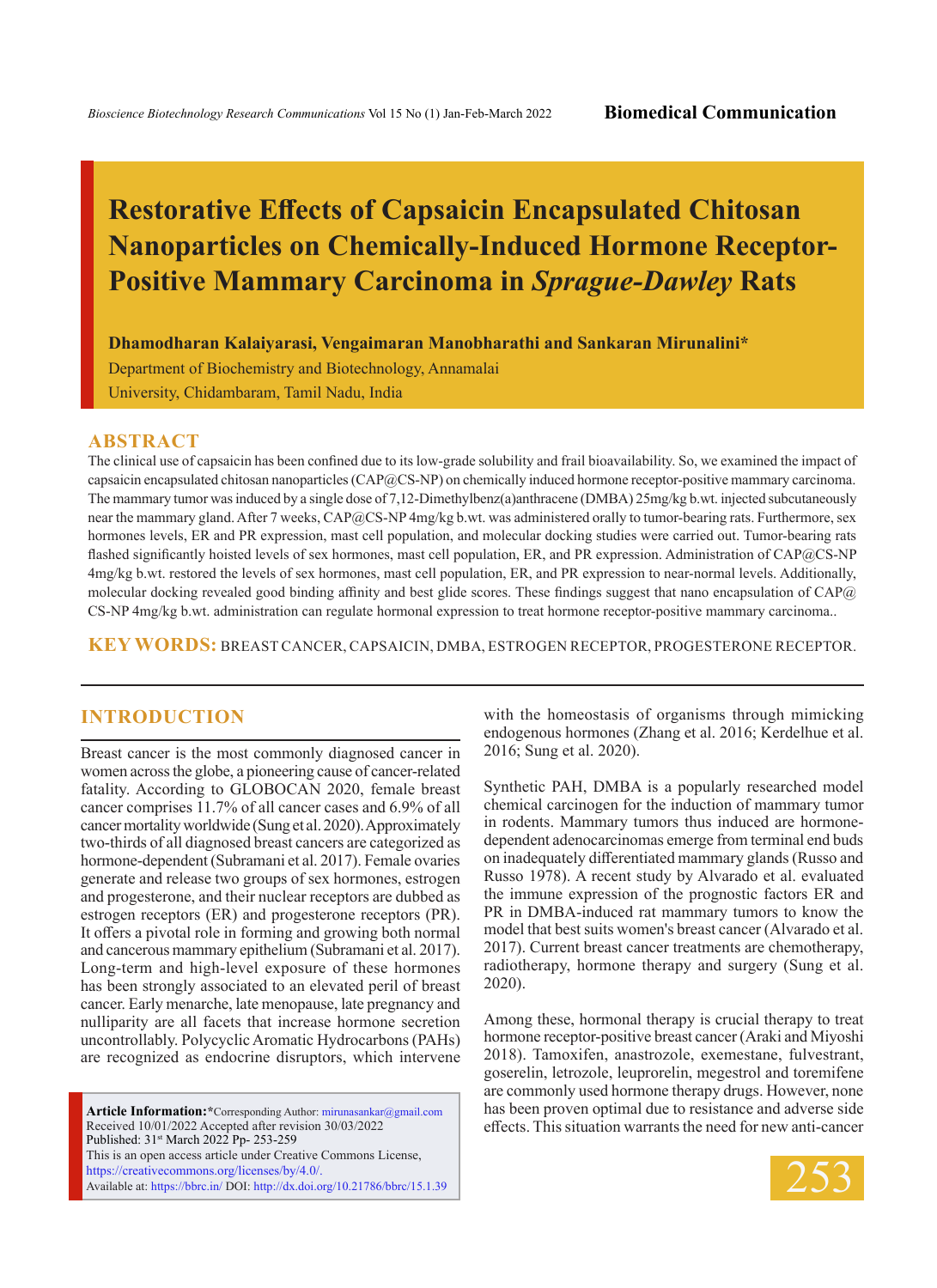#### Kalaiyarasi et al.,

drugs with potent and lower side effects for the treatment of mammary cancer (O'Reilly et al. 2020). Natural spices are a promising source for curing a variety of chronic ailments with their antioxidant, anti-inflammatory, antimicrobial and anti-cancer powers. It may also be used to relieve the adverse effects of cancer medications, such as fatigue, nausea, vomiting, indigestion and metallic taste (Ijpma et al. 2015; Zheng et al. 2016). Chili pepper (*Capsicum annum*) is a consistently consumed spice around the globe (Idrees et al. 2020). Capsaicin (CAP), the strong pungent component of chili peppers, exerts great anti-cancer effect in a vast number of malignancies (Clark and Lee 2016; Kalaiyarasi and Mirunalini 2021).

However, a major vital hindrance in the clinical practice of CAP is poor bioavailability due to its weak aqueous solubility that leads to constricted therapeutic potential and unsuccessful outcomes. The nanotechnology-based cancer therapy furnishes a promising solution to enhance the aqueous solubility and bioavailability of hydrophobic anti-cancer agents (Guo et al. 2011; Kalaiyarasi et al. 2021). Nanoparticle (NP) drug delivery systems, especially drug encapsulation with biodegradable polymeric NPs, have recently attained lots of attention due to their high cellular uptake, superior permeability and retention effect, and reduced cancer cell drug resistance (Mi et al. 2012; Tomasina et al. 2013). Chitosan (CS) is a natural-based polymer obtained from the exoskeleton of shrimps and other sea crustaceans. It is one of the rarest positively charged natural biopolymers in the world (Sogias et al. 2008; Taherian et al. 2021).

Due to its excellent physiochemical properties (non-toxic, bioadhesive, biocompatible and biodegradable) make CS a strong candidate for novel drug delivery systems, biosensors, edible films and nanofibers (Sogias et al. 2008; Taherian et al. 2021). In the current study, we aimed to investigate the anti-estrogen, and anti-progesterone effect of CAP encapsulated chitosan nanoparticles (CAP@CS-NP) on chemically induced hormone receptor-positive mammary carcinoma in female *Sprague-Dawley* rats.

# **Material and Methods**

Capsaicin, 7,12-dimethylbenz(a)anthracene (DMBA), chitosan, sodium tripolyphosphate (TPP) were purchased from Sigma-Aldrich Co.Ltd. The primary antibodies for ER and PR were procured from Santa Cruz Biotech, USA. All other chemicals used were of analytical grade purchased from local commercial sources. CAP@CS-NP was synthesized by a novel method of ionic gelation with TPP solution (Gelling agent) and characterized by UV–visible spectroscopy, SEM analysis, FT-IR analysis and in vitro drug release (Arulmozhi et al. 2013). For *in vivo* experiment, 8 to10 weeks old female *Sprague-Dawley* rats (weight 130–150g) were purchased from Biogen Laboratory Animal Facility, Bangalore, India. Rats were maintained under controlled conditions of temperature  $24 \pm 2$ °C, humidity  $50 \pm 10\%$  and photoperiod of 12 h (dark/light cycle), and bare access to a standard pellet diet and water provided in the Central Animal House, Rajah Muthiah Medical College, Annamalai University, Chidambaram, Tamil Nadu, India. This study was approved by the Institutional Animal Ethics Committee (IAEC), regulated by the Committee for the Purpose of Control and Supervision of Experiments on Animals (CPCSEA), New Delhi, India (Reg No. 160/1999/ CPCSEA and Proposal No. 1203). Total numbers of 36 rats were randomly divided into 6 groups, each containing 6 rats ( $n = 6$ ).

Group I rats served as control (normal untreated rat). Group II, III, IV & V rats received a single subcutaneous injection of DMBA 25mg/kg b.wt. (near the mammary gland) at the first week of the experiment. After 7 weeks, the tumor-bearing groups III, IV & V rats were treated with CAP 8mg/kg b.wt., CAP@CS-NP 4mg/kg b.wt. and CS-NP 5mg/kg b.wt. for 21 days (thrice per week). Group VI rats received bare Free CAP@NP for 21 days (thrice per week). The doses were fixed based on previous research studies (Jung et al. 2006; Koleva et al. 2013; Anandakumar et al. 2015). The experiment was terminated at the end of the 14th week, all the rats were sacrificed. Levels of Estradiol and Progesterone in plasma were measured by using Enzyme-linked immunosorbent assay (ELISA) kits (LifeSpan BioSciences Inc, USA) as per the manufacturer's instructions.

For immunohistochemical analysis, five micron-sized mammary tissue sections were embedded on poly-L-lysine coated glass slides. First, tissue slides were deparaffinized using xylene (5 min) and rehydrated in graded alcohol (10 min), washed in double-distilled water (5 min). Then the sections were incubated with  $1\%$   $H_2O_2$  in double distilled water at 22 oC (15 min) to quench the endogenous peroxidase activity, rinsed with Tris–HCl containing 150 mM NaCl and 1X TBS buffer at 22 °C (1 hr). After washing with 1X TBS buffer, the sections were incubated with primary antibodies ER and PR overnight at 4 oC. Followed by incubation, the respective secondary antibodies IgG-HRP conjugates for 1 hr at  $4^{\circ}$ C. After that, slides were washed with 1X PBS then reactivity was developed with 0.03% of diaminobenzene and  $H_2O_2$ . Finally, the slides were visualized under a microscope (40×). For histopathological analysis, mammary tissues were sliced, immersed in 10% neutral buffered formalin for fixation, dehydrated with graded ethanol solutions, and then embedded in paraffin. Paraffin-embedded mammary tissue sections  $(3-5 \mu m)$ were cut using a microtome and stained with Toluidine blue. Then, slides were observed under a light microscope  $(40\times).$ 

Additionally, molecular docking study was carried out using Schrödinger software (Maestro V9.5). The structure of CAP ligand molecule was retrieved from the PubChem databases (https://pubchem.ncbi.nlm.nih.gov/), and crystal structure of ER targets (PDB ID: 1X7R, 4PPS, 4ZN7, 5KCU) and PR targets (PDB ID: 1SQN, 1SR7, 3D9O, 4OAR) were retrieved from the protein databank (PDB) (http://www. rcsb.org/pdb). Ligprep and Maestro-Glide were used to prepare ligand and receptor grid for docking algorithm. Subsequently, a Glide extra precision (XP) visualizer is used to explore the interaction between the CAP ligand and active targets (ER and PR), as well as the binding distance of various amino acid residues. The data were expressed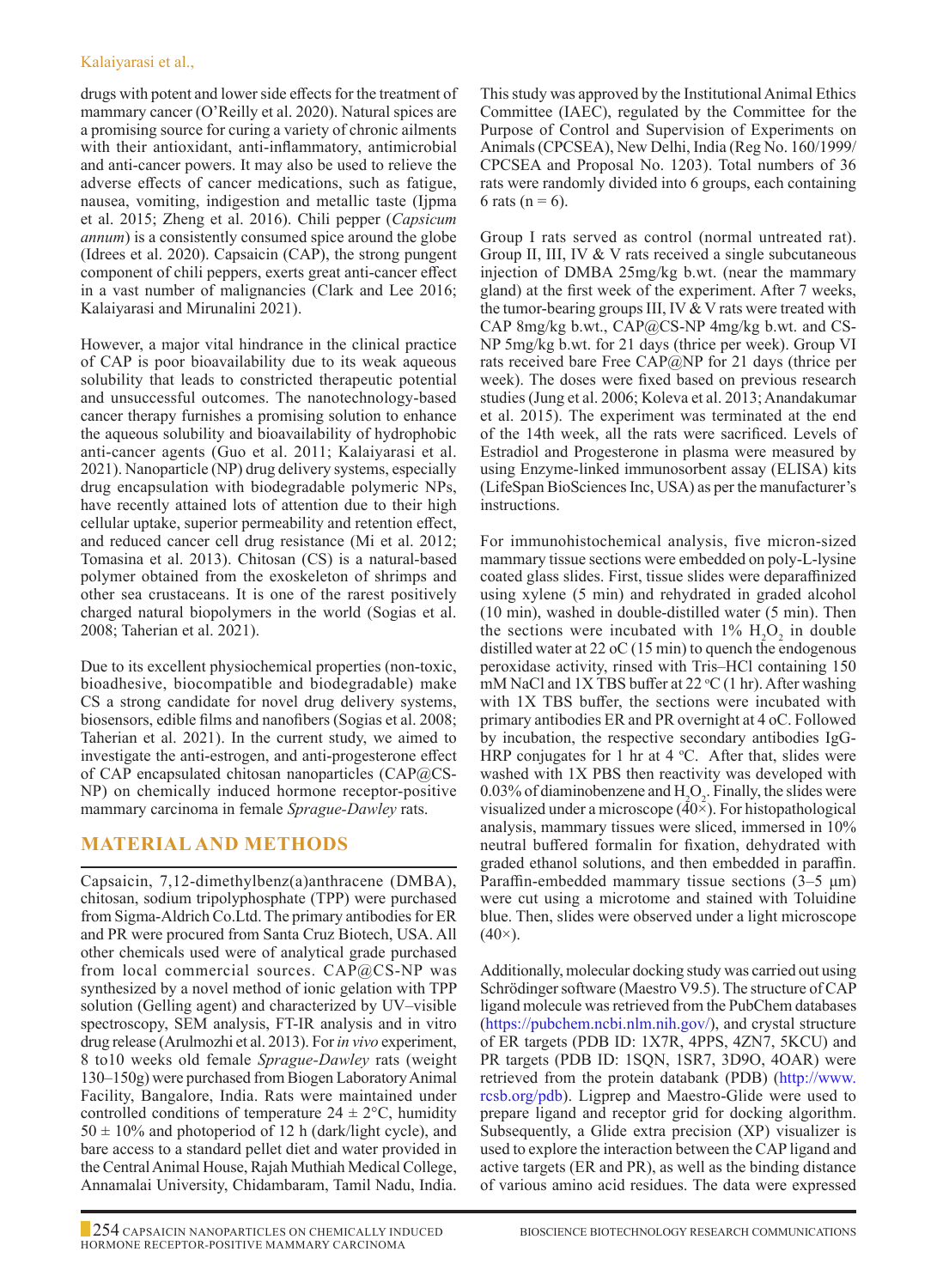as mean  $\pm$  standard deviation (SD). Statistical analysis was carried out using IBM SPSS Statistics for Windows, version 23 (IBM Corp., Armonk, N.Y., USA). The comparisons between groups were done using a one-way analysis of variance (ANOVA) followed by Tukey's post-hoc test. A value of P< 0.05 was considered statistically significant.

### **Results and Discussion**

Today's pharmaceutical research requires the discovery of secure and potent inhibitors with lower side effects, which are pivotal for cancer therapeutics. Over the past few years, we have been engaged in the creation of new nano formulated anti-cancer drugs against oral cancer and breast cancer (Arulmozhi et al. 2013; Isabella and Mirunalini 2017). In this direction, we have demonstrated the potency of CAP encapsulated chitosan nanoparticles against hormone receptor-positive (hormone-dependent) breast cancer. Hormones are signaling molecules secreted by glands in multicellular organisms and transmitted to distant organs through the circulatory system to bridle physiology and behavior (Bohra and Bhateja 2015). There are two types of hormones strongly related to hormonedependent breast cancer (Trabert et al. 2020).

The first is estrogen, a crucial female sex hormone secreted in the ovary, placenta and adrenal cortex, promotes the growth and development of female genital organs and female secondary sex characteristics and triggers endometrial development. It is also considered one of the important etiological factors of mammary tumors. The three major endogenous estrogens with estrogenic hormonal activity are estrone (E1), estradiol (E2) and estriol (E3). Out of them, estradiol is the strongest biologically active hormone in mammary tissue and a major growth regulator for the mammary cancer subset (Russo and Russo 2006). The second hormone is progesterone, secreted by the corpus luteum in the ovary and is committed in both the menstrual cycle and early stages of pregnancy (Trabert et al. 2020). Higher circulating progesterone levels were closely linked to an escalating peril of breast cancer (Khan 2020).

Chemical carcinogen-induced cancer models in experimental rodents are a valuable resource. DMBA is a top-notch toxic which chemically promotes mammary cancer in the rat model. It renders ductal epithelial cells hyperplasia and atypical hyperplasticity and carcinogenesis of the terminal ducts. The tumor engendered by this chemical model resembles a human hormone-dependent breast tumor in terms of histology and hormone response profiles (Abba et al. 2016). In the current study, we found that DMBAinduced rats exhibit significantly elevated estradiol and progesterone levels in plasma (Group II) compared with the control rats (Group I). However, CAP 8mg/kg b.wt. (Group III) and CAP@CS-NP 4mg/kg b.wt. (Group IV) administration to tumor-bearing rats significantly altered these hormones levels to near normalcy. No changes were noted in CS-NP 5mg/kg b.wt. (Group V) treated rats when compared with DMBA induced rats (Group II). Although, no significant differences were detected in Free CAP@NP (Group VI) alone treated rats when compared to control rats (Group I) (Khan 2020).

| $35.03 \pm 1.18$<br>52.28±2.78###<br>44.29±2.18*** | $21.60 \pm 1.39$<br>32.18±2.26###<br>$27.84 \pm 1.99**$                                      |
|----------------------------------------------------|----------------------------------------------------------------------------------------------|
|                                                    |                                                                                              |
|                                                    |                                                                                              |
|                                                    |                                                                                              |
| 38.33±1.72***                                      | 23.73±1.52***                                                                                |
| $50.31 \pm 2.78$                                   | $31.15 \pm 2.26$                                                                             |
| $36.28 \pm 1.33$                                   | $22.91 \pm 1.41$                                                                             |
|                                                    | Values are expressed as mean $\pm$ SD for six rats in each group. Significant levels         |
|                                                    | are $\# \# \mathbb{P}$ < 0.001 when compared with control group and **P < 0.01, ***P < 0.001 |
|                                                    | when compared with DMBA group.                                                               |

CAP@CS-NP 4mg/kg b.wt. was found to be more efficient than CAP 8mg/kg b.wt. in reducing sex hormones levels (Table 1). Our findings agree with the previous report of (El‐Aziz 2005) which proved that melatonin treated rats showed near-normal levels of endocrine hormones when compared with DMBA rats (El‐Aziz 2005). Hormone receptor, a receptor molecule that sticks to a pertinent hormone and is mainly expressed in the female reproductive organs of humans. ER and PR are the most routinely studied markers in mammary carcinoma (Althuis et al. 2004). IHC examination of DMBA-induced tumor-bearing rats (Group II) (B) were displayed increased expression of ER and PR

when compared to control rats (Group I)  $(A)$ , confirming the origins of hormone positive-receptor mammary carcinoma. Contrastingly, administration of CAP 8mg/kg b.wt. (Group III) (C) and  $CAP@CS-NP$  4mg/kg b.wt. (Group IV) (D) dramatically reduced the expression of ER and PR when compared with DMBA induced rats (Group II) (B). No alterations in the ER and PR expression of CS-NP 5mg/ kg b.wt. (Group V) (E) treated rats when compared with DMBA induced rats (Group II) (B) (Khan 2020).

Even though no modifications were noticed in Free CAP $\omega$ NP (Group VI) (F) alone treated rats when compared to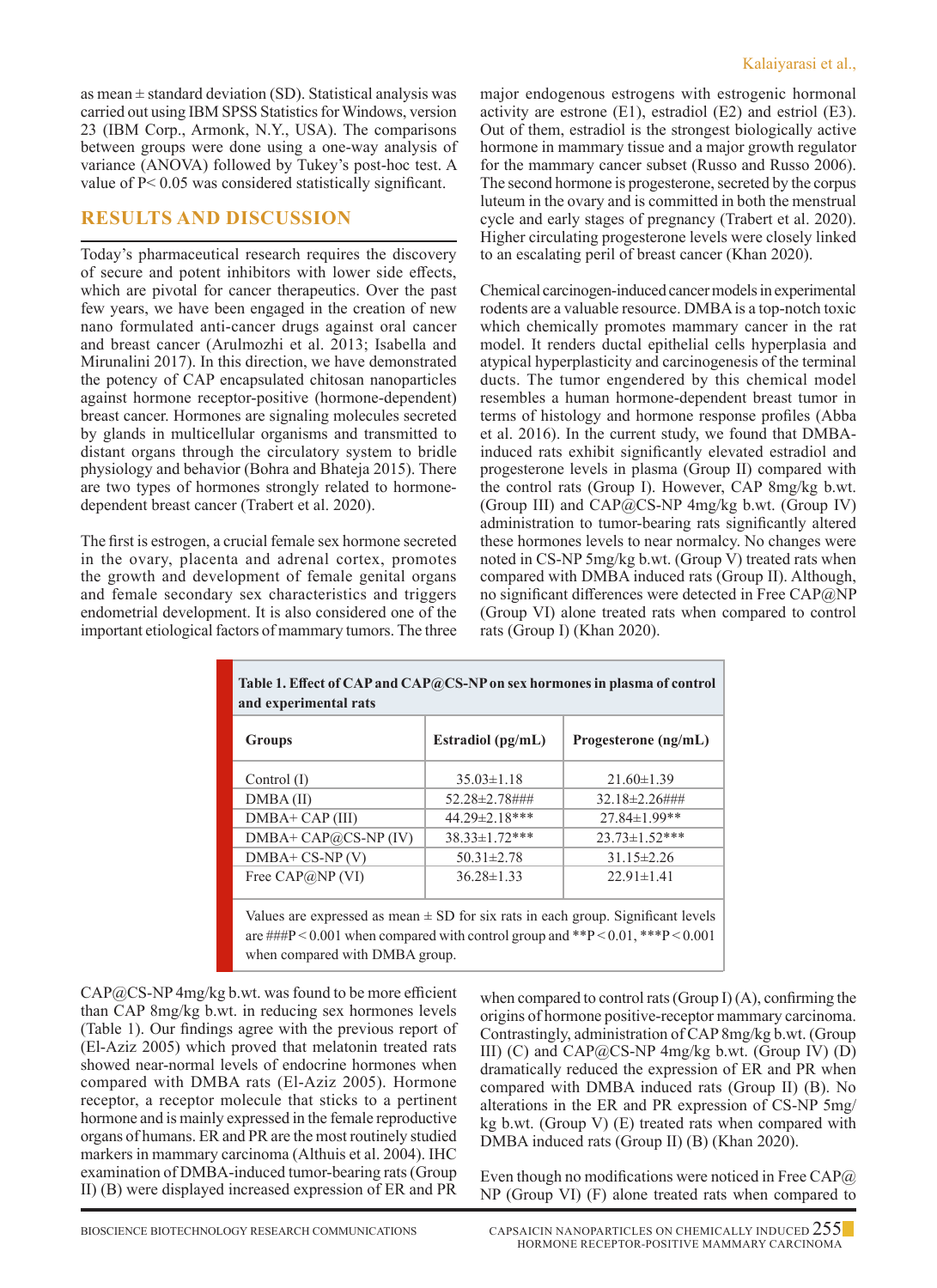#### Kalaiyarasi et al.,

control rats (Group I) (A). Notably, CAP@CS-NP 4mg/kg b.wt. was shown to be more proficient than CAP 8mg/kg b.wt. in inhibiting abnormal hormone expression (Figure 1 (A–F) and Figure 2 (A–F)). Moreover, our result was also collaborating with previous studies of Isabella et al., who discovered that oral supplementation of  $\text{DIM}(\partial\text{C}S\text{-NP}$  in tumor-bearing rats reduced the expression of ER and PR status (Isabella et al. 2018). Mast cells (MCs) represent a controversial constituent of the stromal compartment of breast cancer and a potent proangiogenic factor that promotes tumor development. The populations of MCs were favorably correlated with ER and PR expression (Glajcar et al. 2017; Aponte-Lopez et al. 2018; Khan 2020).

**Figure 1: Immunohistochemical analysis of ER expression in the mammary tissues of control and experimental rats. Immunohistochemical on mammary tissues of control (A) and Free CAP@NP (F) alone treated rats showed normal mammary tissue staining; Mammary tissues of DMBA induced (B) and CS-NP 5mg/kg b.wt. (E) treated rats showed increased expression of ER; Mammary tissues of CAP 8mg/ kg b.wt. (C) and CAP@CS-NP 4mg/kg b.wt. (D) treated rats showed diminished expression of ER as compared to DMBA induced rats (B).**



Our histopathological report clearly shows the excessive mast cell population in the mammary tissues of DMBA induced rats (Group II) (B) when compared with the control rats (Group I) (A). Conversely, CAP 8mg/kg b.wt. (Group III) (C) and CAP@CS-NP 4mg/kg b.wt. (Group IV) (D) administration to tumor-bearing rats greatly diminished the levels of a mast cell population when compared with DMBA induced rats (Group II) (B). No conversions were specified in CS-NP 5mg/kg b.wt. (Group V) (E) treated rats when compared with DMBA induced rats (Group II) (B). However, no differences were spotted in Free CAP@NP (Group VI) (F) alone treated rats when compared to control

**Figure 2: Immunohistochemical analysis of PR expression in the mammary tissues of control and experimental rats. Immunohistochemical on mammary tissues of control (A) and Free CAP@NP (F) alone treated rats showed normal mammary tissue staining; Mammary tissues of DMBA induced (B) and CS-NP 5mg/kg b.wt. (E) treated rats showed increased expression of PR; Mammary tissues of CAP 8mg/ kg b.wt. (C) and CAP@CS-NP 4mg/kg b.wt. (D) treated rats showed diminished expression of PR as compared to DMBA induced rats (B).**



rats (Group I) (A). Noteworthy,  $CAP@CS-NP\4mg/kg$  b.wt. was more suitable than CAP 8mg/kg b.wt. in alleviating the mast cell population (Figure 3 (A–F)), which is in agreement with earlier research of pathological markers in mammary tissues (Arivazhagan et al. 2014; Khan 2020).

Figure 4 and 5 shows the 2D Structure binding interactions of CAP ligand with four distinct ER and four distinct PR breast cancer targets. The binding modes of the docked CAP compound with ER and PR targets get an excellent Glide score (-9.01, -8.92, -10.21, -8.17, -8.93, -9.24, -8.77, -7.79 kcal/mol), binding energy, lipophilic evidence and a number of hydrogen bond, according to the data (Table 2). Likewise, CAP ligand hydrogen bond, amine, and functional groups have interacted with PHE 404, GLU 353, LEU 346, GLY 521, LEU 718, ARG 766, ASN 719, GLU A: 725, and ASN A: 719 amino acid residues in ER and PR targets. As a result, these interaction modes seem to be the most crucial notion in drug discovery at the preclinical stage. our findings concur with the previous report of Acharya et al. who reported that furanocoumarin phytochemicals have the best docking confirmation with ER, PR, EGFR, and mTOR (Acharya et al. 2019; Khan 2020; Maruthanila et al. 2019; Elancheran et al. 2019).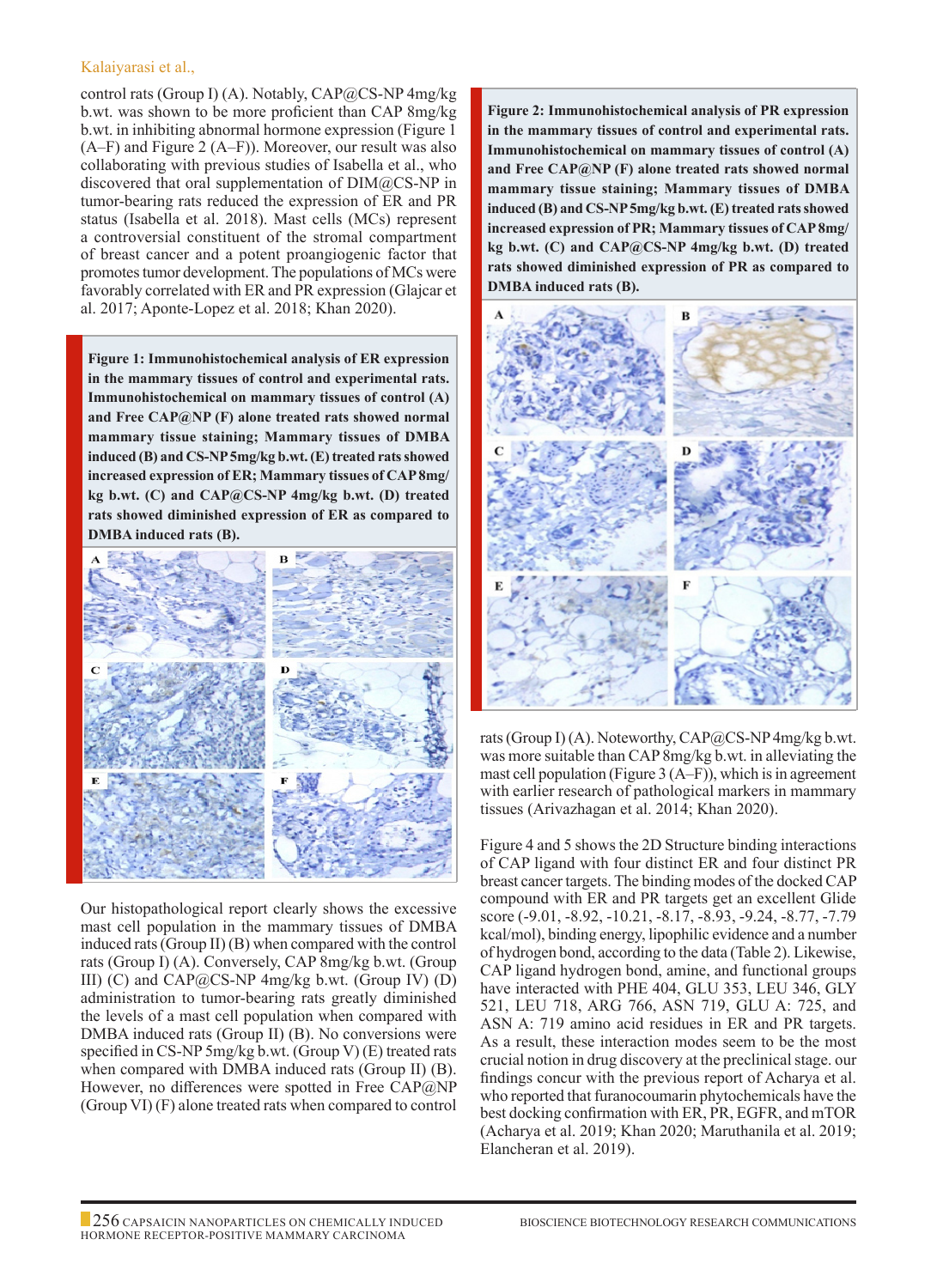**Figure 3: Histopathological analysis of mast cell population in the mammary tissues of control and experimental rats. Histopathological on mammary tissues of control (A) and Free CAP@NP (F) alone treated rats showed normal mammary tissue staining; Mammary tissues of DMBA induced (B) and CS-NP 5mg/kg b.wt. (E) treated rats showed increased levels of mast cell population; Mammary tissues of CAP 8mg/kg b.wt. (C) and CAP@CS-NP 4mg/kg b.wt. (D) treated rats showed decreased levels of the mast cell population as compared to DMBA induced rats (B).**









| Table 2. Molecular docking result of CAP ligand with ER and PR targets |             |           |               |               |                    |                   |               |         |                    |                  |              |  |
|------------------------------------------------------------------------|-------------|-----------|---------------|---------------|--------------------|-------------------|---------------|---------|--------------------|------------------|--------------|--|
|                                                                        | S.No Ligand | Receptor  | <b>PDB ID</b> | <b>GScore</b> | Lipophilic<br>Evdw | <b>Phob</b><br>En | <b>H</b> bond | Electro | <b>Site</b><br>map | Low<br><b>MW</b> | Rot<br>Penal |  |
| 1.                                                                     | CAP         | ER        | 1X7R          | $-9.01$       | $-6.21$            | $-1.91$           | $-0.48$       | $-0.29$ | $-0.4$             | $-0.48$          | 0.76         |  |
| 2.                                                                     | CAP         | ER        | 4PPS          | $-8.92$       | $-6.12$            | $-1.63$           | $-0.96$       | $-0.1$  | $-0.4$             | $-0.48$          | 0.76         |  |
| 3.                                                                     | CAP         | ER        | 4ZN7          | $-10.21$      | $-6.41$            | $-2.69$           | $-1.01$       | $-0.14$ | $-0.24$            | $-0.48$          | 0.76         |  |
| 4.                                                                     | CAP         | ER        | 5KCU          | $-8.17$       | $-5.25$            | $-2.11$           | $-0.57$       | $-0.2$  | $-0.32$            | $-0.48$          | 0.76         |  |
| 5.                                                                     | CAP         | <b>PR</b> | 1SON          | $-8.93$       | $-6.28$            | $-1.73$           | $-0.78$       | $-0.13$ | $-0.29$            | $-0.48$          | 0.76         |  |
| 6.                                                                     | CAP         | <b>PR</b> | 1SR7          | $-9.24$       | $-6.55$            | $-1.99$           | $-0.48$       | $-0.25$ | $-0.25$            | $-0.48$          | 0.76         |  |
| 7.                                                                     | CAP         | <b>PR</b> | 3D90          | $-8.77$       | $-6.15$            | $-1.14$           | $-1.18$       | $-0.23$ | $-0.35$            | $-0.48$          | 0.76         |  |
| 8.                                                                     | CAP         | <b>PR</b> | 40AR          | $-7.79$       | $-4.82$            | $-0.6$            | $-1.74$       | $-0.69$ | $-0.22$            | $-0.48$          | 0.76         |  |

# **Conclusion**

The findings of the present study shed light on the therapeutic prospect of nano-formulated drugs in the treatment of breast cancer. In cases of breast carcinomas, the role of sex hormones is well recognized. The antiestrogen and antiprogesterone activity of CAP@CS-NP was proven by the reduction of ER and PR expression. In addition, an alteration in the mast cell population implies antiinflammatory activity. As a consequence, the current study clearly establishes the efficacy of CAP@CS-NP against DMBA induced hormone receptor-positive mammary

carcinoma in rats. Also, the molecular docking study bolsters this research.

**Ethical Clearance:** This study was approved by the Institutional Animal Ethics Committee (IAEC), regulated by the Committee for the Purpose of Control and Supervision of Experiments on Animals (CPCSEA), New Delhi, India (Reg No. 160/1999/CPCSEA and Proposal No. 1203)

**Data Availability Statement:** The database generated and /or analysed during the current study are not publicly available due to privacy, but are available from the corresponding author on reasonable request.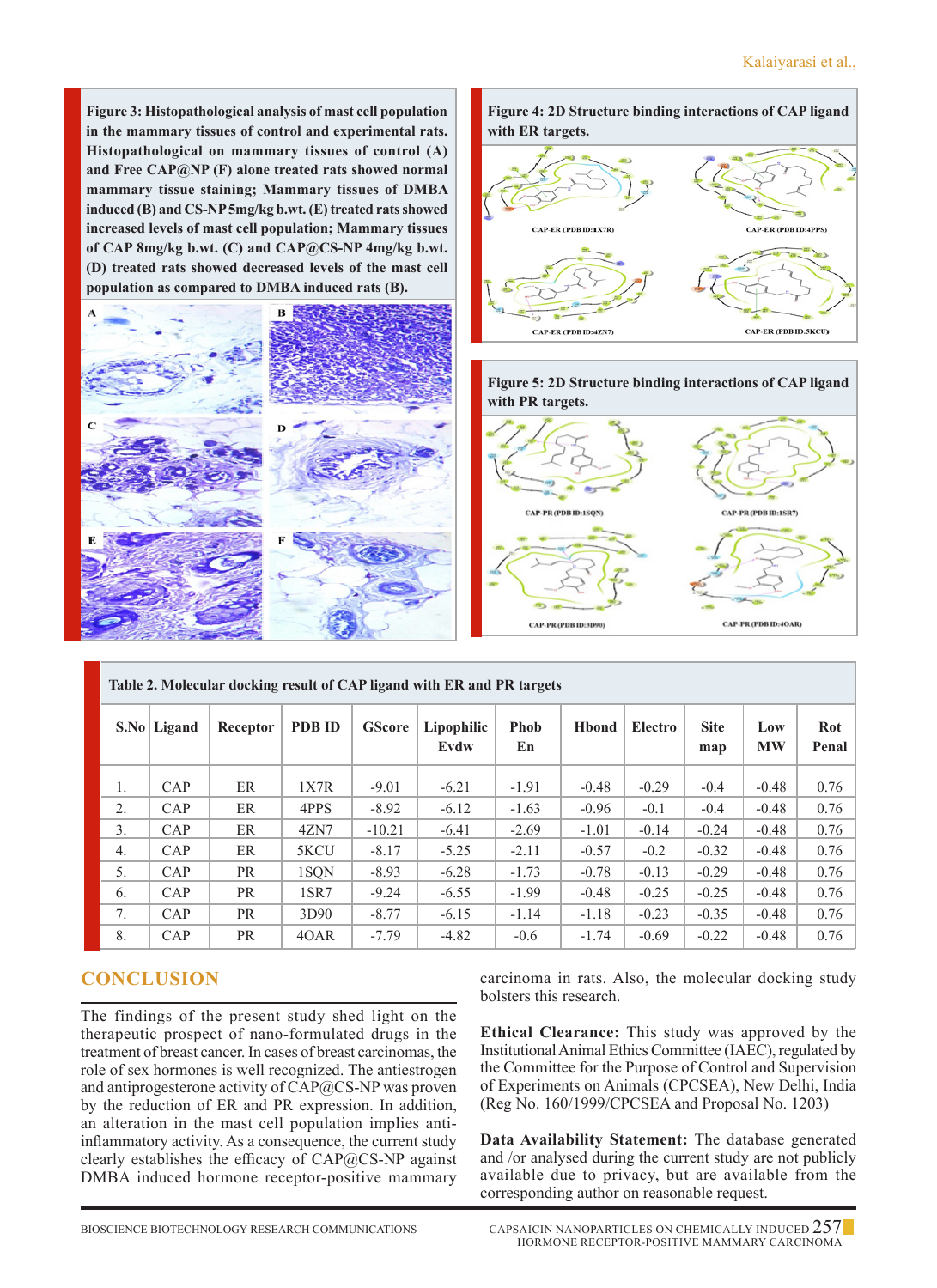#### Kalaiyarasi et al.,

**Conflict of Interest Statement:** Authors declare no conflict of interests to disclose.

## **References**

Abba, M C, Zhong, Y, Lee, J et al. (2016). DMBA induced mouse mammary tumors display high incidence of activating Pik3caH1047 and loss of function Pten mutations. Oncotarget, Vol 7 No 39 Pages 64289– 64299.

Acharya R, Chacko S, Bose P et al. (2019). Structure based multitargeted molecular docking analysis of selected furanocoumarins against breast cancer. Scientific reports, Vol 9 No 1 Pages 1-3.

Althuis, M D, Fergenbaum, J H, Garcia-Closas, M et al. (2004). Etiology of hormone receptor–defined breast cancer: a systematic review of the literature. Cancer Epidemiology and Prevention Biomarkers, Vol 13 No 10 Pages 1558-1568.

Alvarado, A, Lopes, A C, Faustino-Rocha, A I et al. (2017). Prognostic factors in MNU and DMBA-induced mammary tumors in female rats. Pathology-Research and Practice, Vol 213 No 5 Pages 441-446.

Anandakumar, P, Kamaraj, S, Jagan, S et al. (2015). The anticancer role of capsaicin in experimentally induced lung carcinogenesis. Journal of Pharmacopuncture, Vol 18 No 2 Pages 19-25.

Aponte-Lopez, A, Fuentes-Panana, E M, Cortes-Munoz, D et al. (2018). Mast cell, the neglected member of the tumor microenvironment: role in breast cancer. Journal of Immunology Research, Vol 1 Pages 1-11

Araki, K and Miyoshi, Y (2018) Mechanism of resistance to endocrine therapy in breast cancer: the important role of PI3K/Akt/mTOR in estrogen receptor-positive, HER2 negative breast cancer. Breast Cancer, Vol 25 No 4 Pages 392-401.

Arivazhagan, L and Pillai, S S (2014). Tangeretin, a citrus pentamethoxyflavone, exerts cytostatic effect via p53/p21 up-regulation and suppresses metastasis in 7, 12-dimethylbenz (α) anthracene-induced rat mammary carcinoma. The Journal of Nutritional Biochemistry, Vol 25 No 11 Pages 1140-1153.

Arulmozhi, V, Pandian, K and Mirunalini, S (2013). Ellagic acid encapsulated chitosan nanoparticles for drug delivery system in human oral cancer cell line (KB). Colloids and Surfaces B: Biointerfaces, Vol 110 No 1 Pages 313-320. Bohra, A and Bhateja, S (2015). Carcinogenesis and sex hormones: a review. Endocrinology and Metabolic Syndrome, Vol 4 No 1 Pages 1-14.

Clark, R and Lee, S H (2016). Anticancer properties of capsaicin against human cancer. Anti-cancer Research, Vol 36 No 3 Pages 837-843.

Elancheran, R, Kabilan, S, Kotoky, J, et al. (2019). *In Silico* Molecular Docking, Synthesis of 4-(4benzoylaminophenoxy) Phenol Derivatives as Androgen Receptor Antagonists. Combinatorial chemistry and high throughput screening, Vol 22 No 5 Pages 307-316.

El‐Aziz, M A A, Hassan, H A, Mohamed, M H et al. (2005). The biochemical and morphological alterations following administration of melatonin, retinoic acid and Nigella sativa in mammary carcinoma: an animal model. International Journal of Experimental Pathology, Vol 86 No 6 Pages 383-396.

Glajcar, A, Szpor, J, Pacek, A et al. (2017). The relationship between breast cancer molecular subtypes and mast cell populations in tumor microenvironment. Virchows Archiv, Vol 470 No 5 Pages 505-511

Guo, G, Fu, S, Zhou, L et al. (2011). Preparation of curcumin loaded poly (ε-caprolactone)-poly (ethylene glycol)-poly (ε-caprolactone) nanofibers and their in vitro antitumor activity against Glioma 9L cells. Nanoscale, Vol 39 No 1 Pages 3825-3832.

Idrees, S, Hanif, M A, Ayub, M A et al. (2020). Chili pepper. In Medicinal Plants of South Asia, Vol 1 No 1 Pages113- 124.

IJpma, I, Renken, R J, Ter Horst, G et al. (2015). Metallic taste in cancer patients treated with chemotherapy. Cancer Treatment Reviews, Vol 41 No 2 Pages 179-186.

Isabella, S and Mirunalini, S (2017). Protective effect of 3, 3′-Diindolylmethane encapsulated chitosan nanoparticles prop up with lipid metabolism and biotransformation enzymes against possible mammary cancer. Journal of Applied Pharmaceutical Science, Vol 7 No 03 Pages 194- 201.

Isabella, S, Mirunalini, S and Pandiyan, K (2018). 3, 3′- Diindolylmethane encapsulated chitosan nanoparticles accelerates inflammatory markers, ER/PR, glycoprotein and mast cells population during chemical carcinogen induced mammary cancer in rats. Indian Journal of Clinical Biochemistry, Vol 33 No 4 Pages 397-405.

Jung, K J, Wallig M A and Singletary, K W (2006). Purple grape juice inhibits 7, 12-dimethylbenz [a] anthracene (DMBA)-induced rat mammary tumorigenesis and *in vivo*  DMBA-DNA adduct formation. Cancer letters, Vol 233 No 2 Pages 279-288.

Kalaiyarasi, D and Mirunalini, S (2021). Capsaicin (Capsicum Annuum): A ubiquitous compound with multivarient pharmaceutical properties. Research Journal of Chemistry and Environment, Vol 25 No 5 Pages 234- 240.

Kalaiyarasi, D, Manobharathi, V and Mirunalini, S (2021). Development of nano drugs: A promising avenue for cancer treatment. Research Journal of Biotechnology, Vol 16 No 4 Pages 234-244.

Kerdelhue, B, Forest, C and Coumoul, X (2016). Dimethyl-Benz (a) anthracene: A mammary carcinogen and a neuroendocrine disruptor. Biochimie open, Vol 3 No 1